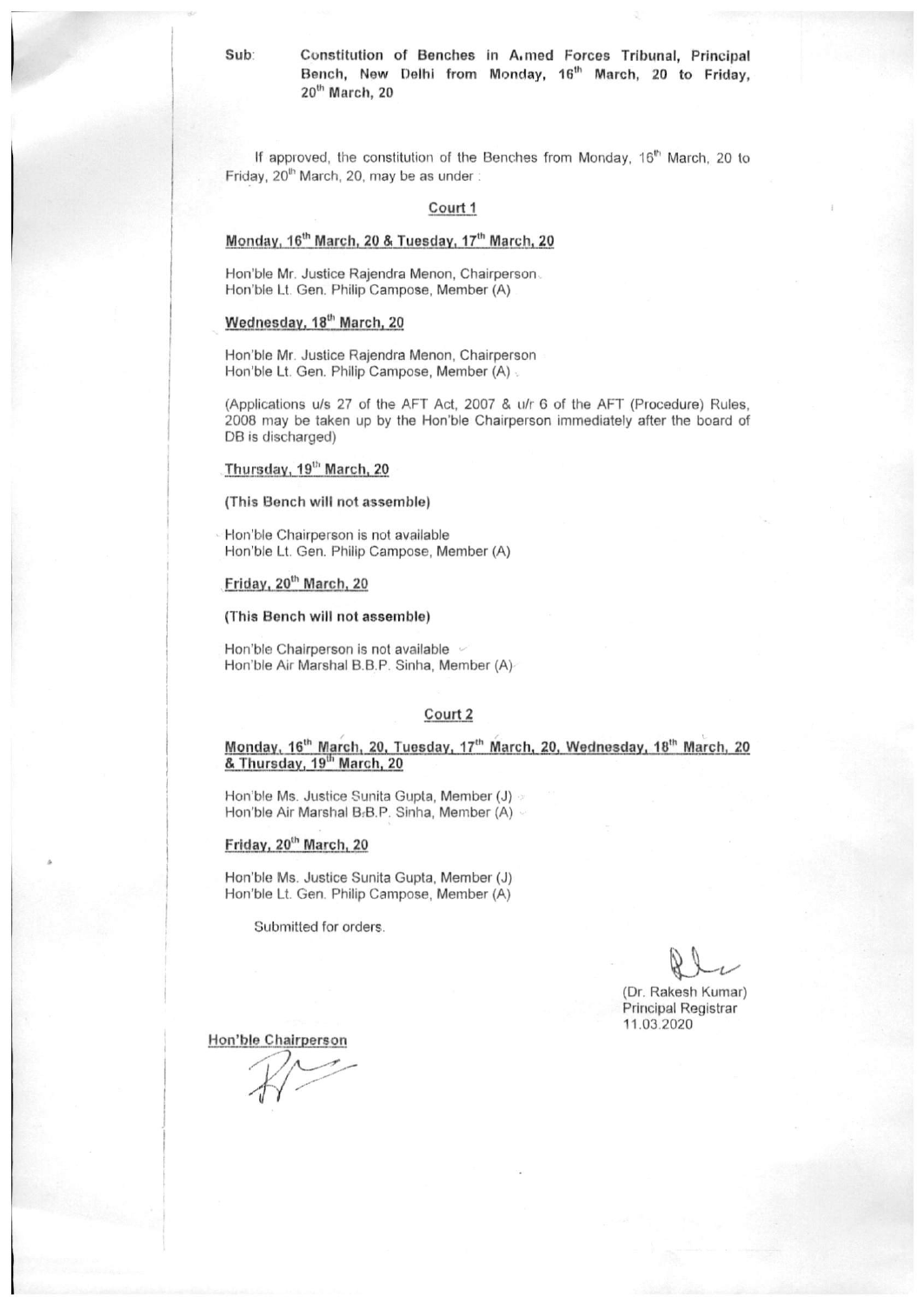# **ARMED FORCES TRIBUNAL, PRINCIPAL BENCH, NEW DELHI LIST OF BUSINESS**

**Date: 16-03-2020**

**Timing: 10:30 AM to 01.00 PM & 02.00 PM to 04.30 PM**

## **COURT No. 1 (Ground Floor)**

## **CORAM:**

## **HON'BLE THE CHAIRPERSON HON'BLE LT. GEN. PHILIP CAMPOSE**

| <u>S.<br/>No.</u> | <u>Case No.</u>      | <b>Parties Name</b>                                   | <b>Advocate for Petitioner /</b><br><b>Respondents</b> |
|-------------------|----------------------|-------------------------------------------------------|--------------------------------------------------------|
|                   | <b>For Admission</b> |                                                       |                                                        |
| 1.                | OA 414/2020          | Nb Sub/AEC Vinod Kumar (Retd)<br>(JC 805520 W)<br>V/s | Mr Indra Sen Singh &<br>Abhishek Singh                 |
|                   |                      | UOI & Ors.                                            | None                                                   |
| 2.                | OA 503/2020          | Ex Lt Col Jagmohan Singh (IC 54800<br>M)              | Mr SS Pandey & Associates                              |
|                   |                      | V/s<br>UOI & Ors.                                     | None                                                   |
| 3.                | OA 507/2020          | SL-04570N Lt Col Virendra Prasad<br><b>Bhatt</b>      | Mr. J P Sharma & Associates                            |
|                   |                      | V/s<br>UOI & Ors.                                     | None                                                   |
| 4.                | OA 514/2020          | Gp Capt Vijay Arvind Kulkarni<br>(Retd) (18589)       | Mr. Baljeet Singh & Ms.<br>Deepika Sheoran             |
|                   |                      | V/s<br>UOI & Ors.                                     | None                                                   |
| 5.                | OA 515/2020          | IC-45594M Col (TS) Ashok Kumar<br>(Retd.)             | Mr. J P Sharma & Associates                            |
|                   |                      | V/s<br>UOI & Ors.                                     | None                                                   |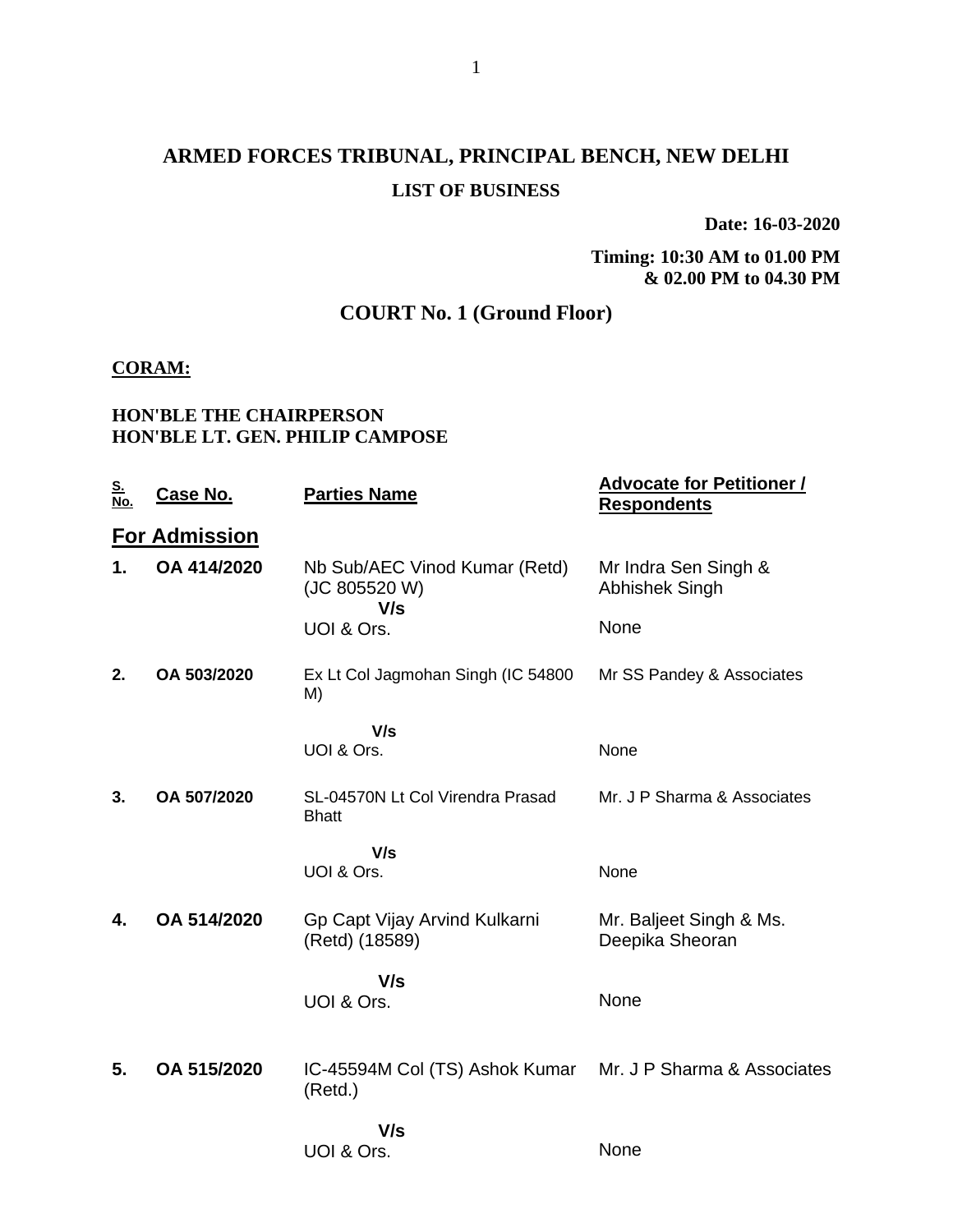| 6.  | OA 516/2020<br>with<br>MA 625/2020 | JC-274160Y Ex Sub Gopi Singh<br>Rajput      | Mr. A K Trivedi & Associates             |
|-----|------------------------------------|---------------------------------------------|------------------------------------------|
|     |                                    | V/s<br>UOI & Ors.                           | None                                     |
| 7.  | OA 517/2020                        | Ex Sgt Devi Singh Rathore<br>$(710180-H)$   | Mr. O P Bhadani & Mr. Vikas<br>Kochar    |
|     |                                    | V/s<br>UOI & Ors.                           | None                                     |
| 8.  | OA 519/2020                        | Sep Satish Kr Saini (14802708-W)            | Mr. Narender Kaushik &<br>Pankaj Kaushik |
|     |                                    | V/s<br>UOI & Ors.                           | None                                     |
|     | <b>For Execution</b>               |                                             |                                          |
| 9.  | MA 465/2016<br>$\mathsf{I}$        | Ex Sigmn Shiv Kumar Sharma                  | Mr. S S Pandey                           |
|     | TA 499/2010                        | V/s<br><b>UOI &amp; Ors</b>                 | Mr Shyam Narayan                         |
| 10. | MA 92/2017<br>ın                   | NK /JE Hakmuddeen                           | Mr. Alok Kishor                          |
|     | OA 59/2013 (RB<br>Mumbai)          | V/s<br>UOI & Ors.                           | Mr Harish V Shankar                      |
| 11. | MA 1908/2019<br>in<br>OA (Appeal)  | IC-509191W Ex Lt Col Rajan<br>Sawhney       | Mr. SS Pandey                            |
|     | 124/2012                           | V/s<br>UOI & Ors                            | Mr. Harish V Shankar                     |
| 12. | MA 185/2020<br>in                  | No 28261G Wg Cdr Vyomika Singh Mr SS Pandey |                                          |
|     | OA 1740/2019                       | V/s<br>UOI & Ors                            | Mr Harish V Shankar                      |
|     | <b>For Orders</b>                  |                                             |                                          |
| 13. | MA 621/2020<br>ın<br>OA 223/2017   | Wg Cdr Arun Kumar Dikshit (No<br>22265 C)   | Mr UK Shandilya                          |
|     |                                    | V/s<br>UOI & Ors                            | Mr. Karan Singh Bhati, Sr.<br>CGSC       |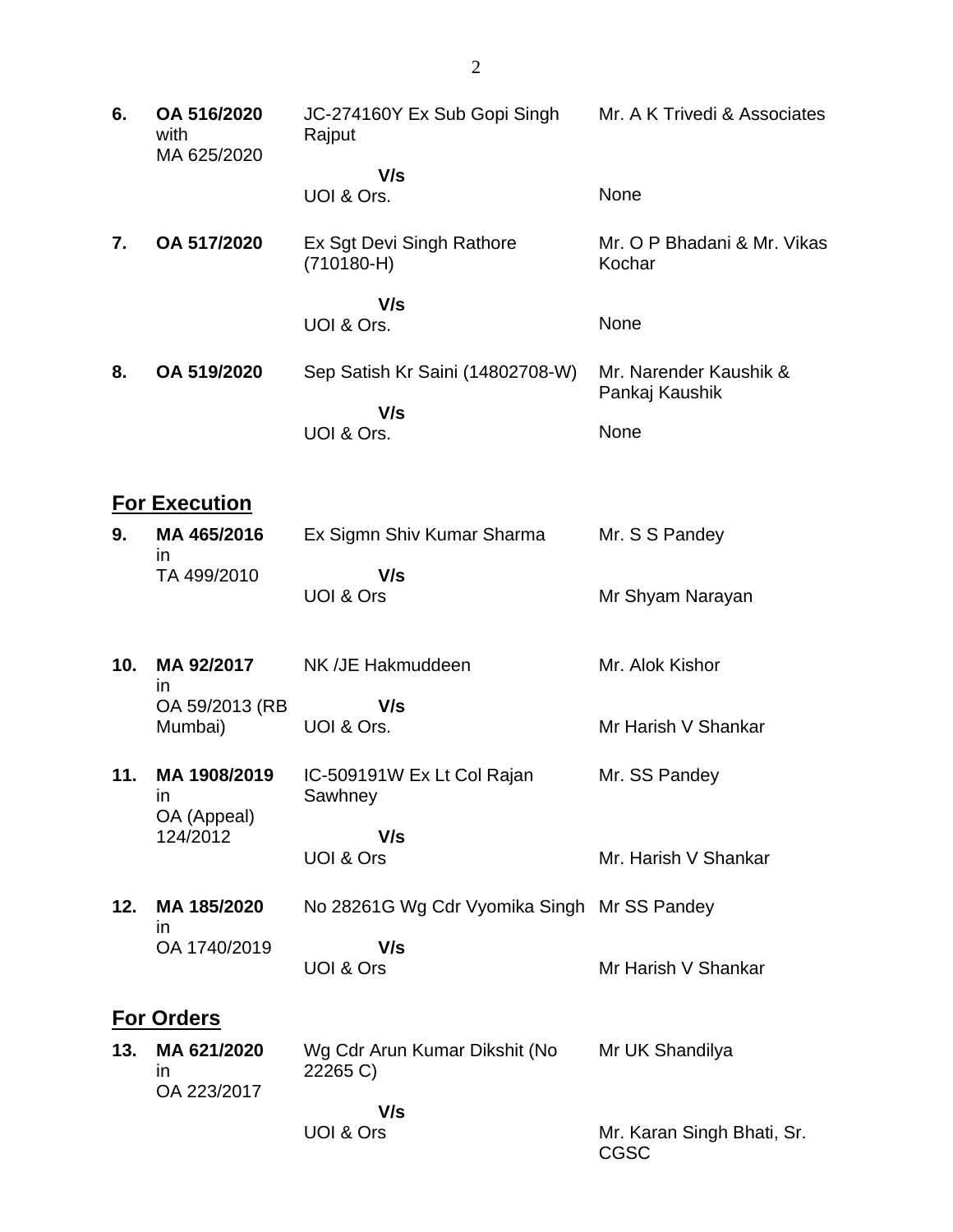| 14. | MA 628/2020<br>$\mathsf{I}$<br>OA 163/2020         | No. 14553150-W Nk/DSC A<br>Krishna Rao                         | Mr. U S Maurya                    |
|-----|----------------------------------------------------|----------------------------------------------------------------|-----------------------------------|
|     |                                                    | V/s<br>UOI & Ors.                                              | Mr. Avdhesh Kumar Singh           |
|     | <b>Part Heard</b>                                  |                                                                |                                   |
| 15. | TA 200/2010<br><b>Writ Petition</b><br>(Civil) No. | Sh. Vinod Kumar Rana<br>V/s                                    | Mr. J Amal Anand/Ytharth<br>Kumar |
|     | 14014/2006                                         | UOI & Ors.                                                     | Mr Shyam Narayan                  |
|     |                                                    |                                                                |                                   |
| 16. | <b>For Hearing</b><br>OA 1213/2019                 | No 6394127H Hav/PA Sahadat Mandal Mr. Indra Sen Singh/Abhishek | Singh                             |
|     |                                                    | V/s<br>UOI & Ors.                                              | Mr. Y P Singh                     |
|     |                                                    |                                                                |                                   |
| 17. | OA 2381/2019                                       | No 14394842W Nk/DSC Khavati<br>Sambaiah                        | Mr US Maurya                      |
|     |                                                    | V/s<br>UOI & Ors.                                              | Mr. J S Yadav                     |
| 18. | OA 2384/2019                                       | No 13616559Y Sep DSC Nirottam<br>Singh                         | Mr US Maurya                      |
|     |                                                    | V/s                                                            |                                   |
|     |                                                    | UOI & Ors.                                                     | Mr Satya Ranjan Swain             |
| 19. | OA (Appeal)<br>308/2020                            | IC 44104F Col (TS) K Manoharan<br>(CONVICT)                    | Mr Ajai Bhalla & Baljeet Singh    |
|     |                                                    | V/s<br>UOI & Ors                                               | Mr. Anil Gautam                   |
|     | <b>For Final Hearing</b>                           |                                                                |                                   |
| 20. | OA 2028/2017                                       | Lt Col Sanjeet S Sahai (IC-52679N) Mr. Lalit Kumar             |                                   |
|     |                                                    | V/s<br>UOI & Ors.                                              | Mr. Tarunvir Singh Khehar         |
| 21. | OA 115/2019                                        | IC-60101X Lt Col Amit Mahendra<br>Sharma                       | Mr. Rajiv Manglik                 |
|     |                                                    | V/s<br>UOI & Ors.                                              | Mr Tarunvir Singh Khehar          |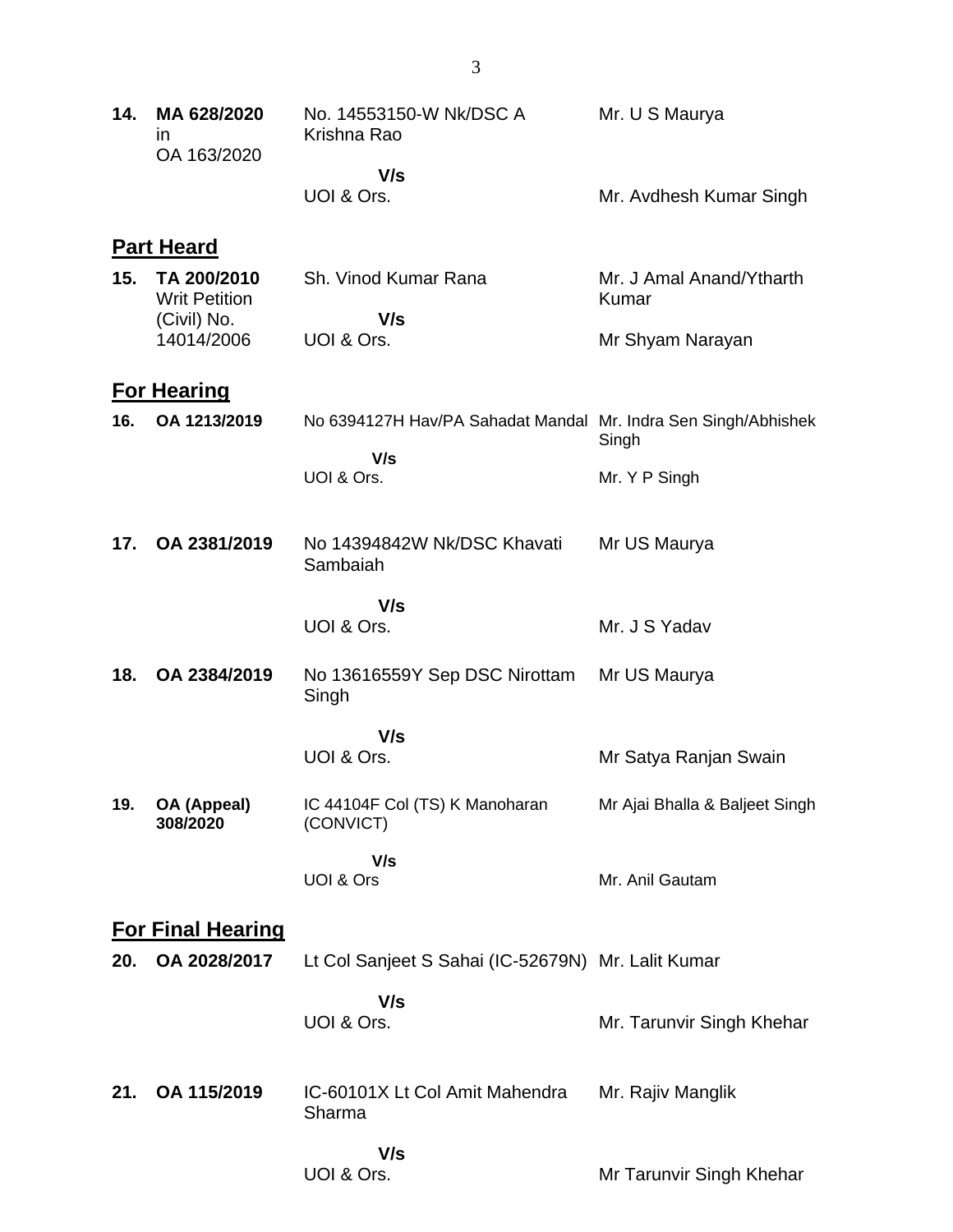- **22. OA 914/2019** with MA 1561/2019 & 273/2020 Maj Kasi Vishwanath (MS 17654 A) Mr Nikhil Palli & Pranav  **V/s** UOI & Ors. Chadha Mr Rajeev Kumar
- **23. TA 1/2020** (TA 7/2012 (RB,Jaipur) (WPC 218/2009) UOI & Ors. JC-270040H Ex Nb Sub Neki Ram Mr. V S Kadian  **V/s** Mr. Karan Singh Bhati, Sr. CGSC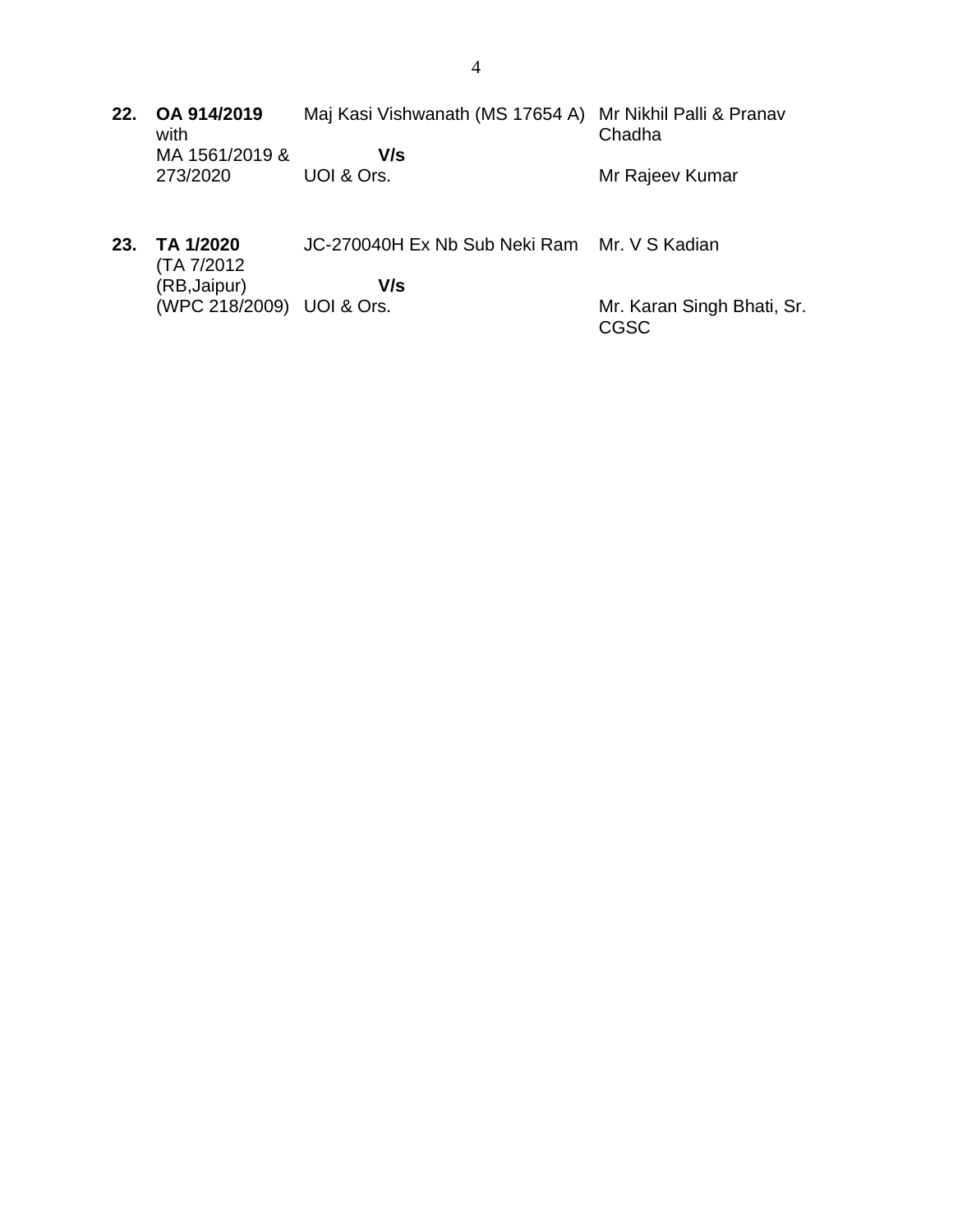# **ARMED FORCES TRIBUNAL, PRINCIPAL BENCH, NEW DELHI LIST OF BUSINESS**

**Date: 16-03-2020**

**Timing: 10:30 AM to 01.00 PM & 02.00 PM to 04.30 PM**

## **COURT No. 2 (Ground Floor)**

# **THIS BENCH WILL NOT ASSEMBLE TODAY**

## **CORAM:**

### **HON'BLE MS. JUSTICE SUNITA GUPTA HON'BLE ADMINISTRATIVE MEMBER NOT AVAILABLE**

| <u>S.</u><br><u>No.</u> | Case No.                             | <b>Parties Name</b>                                  | <u><b>Advocate for Petitioner /</b></u><br><b>Respondents</b> |
|-------------------------|--------------------------------------|------------------------------------------------------|---------------------------------------------------------------|
|                         | <b>For Admission</b>                 |                                                      |                                                               |
| 1.                      | OA 1462/2018<br>with                 | Ex Nk/MP No. 7763245 Ram Dia                         | Mr. M A Rahman                                                |
|                         | MA 1483/2018                         | V/s<br>UOI & Ors.                                    | Mr. Satya Ranjan Swain                                        |
| 2.                      | OA 1471/2019<br>with<br>MA 2390/2019 | Ex CPO Jitendra Kumar Singh (No<br>163560B) & Ors.   | Mr Praveen Kumar                                              |
|                         |                                      | V/s<br>UOI & Ors.                                    | Mr. Karan Singh Bhati, Sr.<br><b>CGSC</b>                     |
| 3.                      | OA 480/2020<br>with<br>MA 601/2020   | IC-40752M Brig Deepak Saini<br>(Retd.)               | Mr. Rajiv Manglik                                             |
|                         |                                      | V/s                                                  |                                                               |
|                         |                                      | UOI & Ors.                                           | None                                                          |
| 4.                      | OA 481/2020                          | IC-40861-Y Brig Sanjay Prasad<br>(Retd.)             | Mr. Rajiv Manglik                                             |
|                         |                                      | V/s<br>UOI & Ors.                                    | None                                                          |
| 5.                      | OA 508/2020<br>with                  | Sub Maj Birendra Kumar Nayak<br>(Retd) (JC 331685 K) | Ms Archana Ramesh                                             |
|                         | MA 622/2020                          | V/s                                                  |                                                               |
|                         |                                      | UOI & Ors.                                           | None                                                          |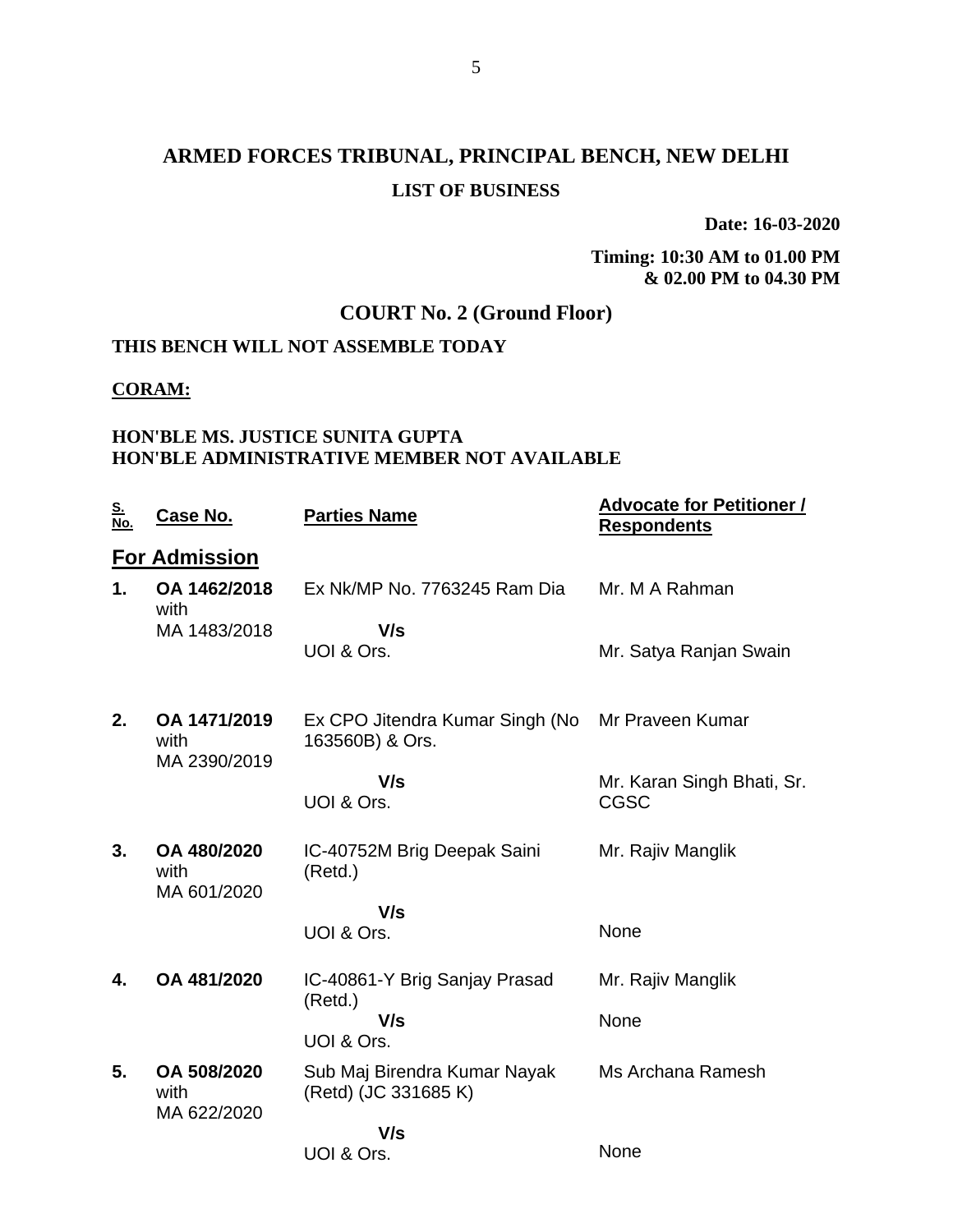**6. OA 509/2020** with MA 623/2020 Ex Nk Godase Ananda Ramchandra (No 2784513)  **V/s** UOI & Ors. Mr Manoj Kr Gupta None **7. OA 510/2020** with MA 624/2020 Lt Cdr PM Satapathy (Retd) (No 89090 A)  **V/s** UOI & Ors. Mr V S Kadian & Mr. J P Sharma None **8. OA 511/2020** Gp Capt Swaran Singh (Retd) (No 18752)  **V/s** UOI & Ors. Mr Baljeet Singh And Ms Deepika Sheoran None **9. OA 512/2020** JWO Pradeep Kumar Tiwari (Retd) (No 626873)  **V/s** UOI & Ors. Mr Manoj Kr Gupta None **10. OA 513/2020** Ex JWO Shiv Shankar Singh (684435)  **V/s** UOI & Ors. Mr. Baljeet Singh & Ms. Deepika Sheoran None **Pleadings not complete 11. OA 2012/2018** with MA 2207/2018 2800577N Sep Lamkhade Anil Rangnath  **V/s** UOI & Ors. Mr. VS Kadian Mr. K K Tyagi **12. OA 2037/2018** with MA 2248/2018 Ex Sigmn Surender Singh Rathore (No 14261498F)  **V/s** UOI & Ors. Mr Praveen Kumar Mr. J S Yadav **13. OA 2047/2018** with MA 2252/2018 Ex L COM (TAC) Rakesh Ranjan (133189-B)  **V/s** UOI & Ors. Mr. Ved Prakash Mr Arvind Patel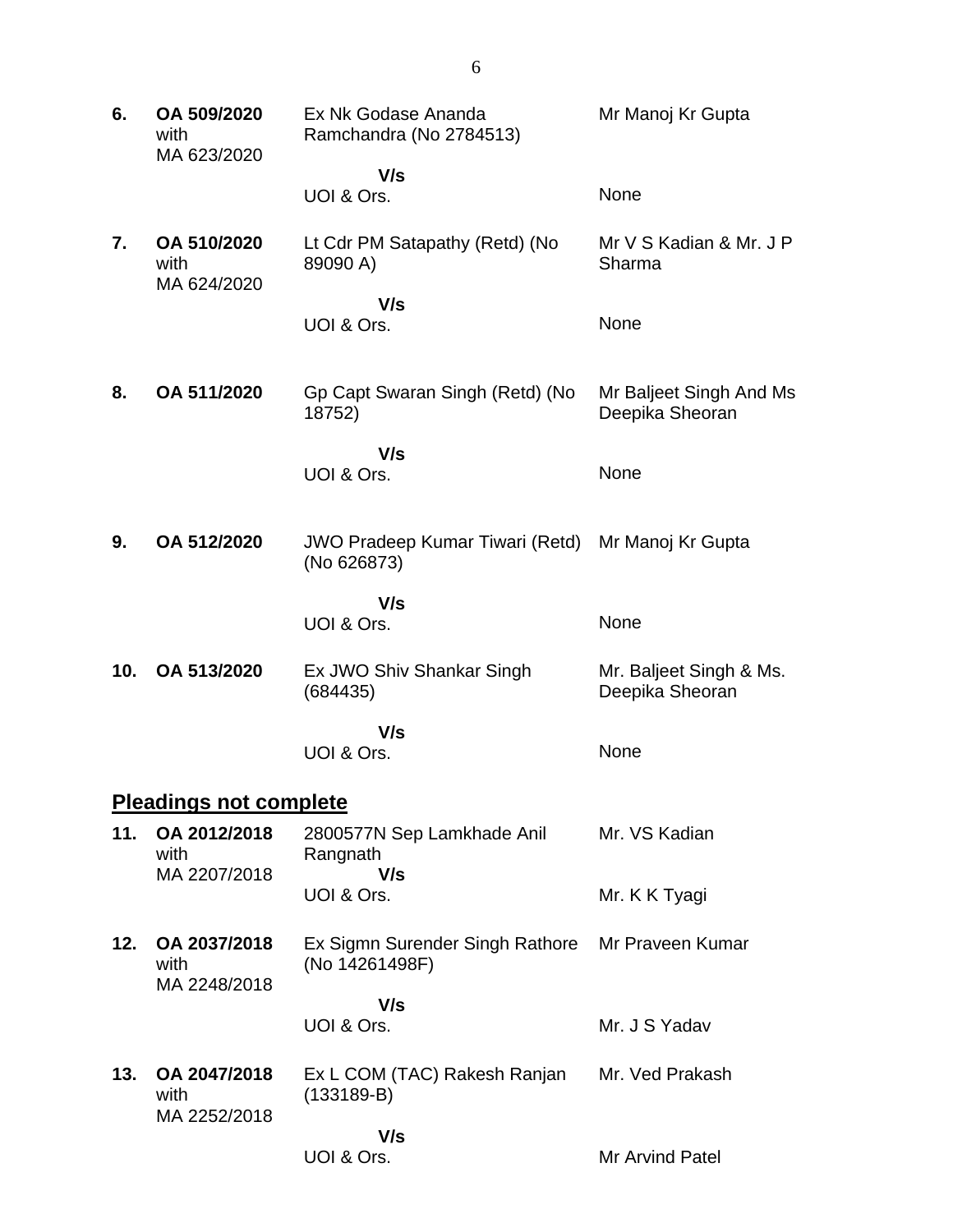| 14. | OA 2105/2018                       | Ex Nk (TS) Tikam Singh (No<br>14218035)<br>V/s<br>UOI & Ors. | Ms Pallavi Awasthi<br>Mr Tarunvir Singh Khehar for<br>R 1-4, Mr Vishal Tripathi for |
|-----|------------------------------------|--------------------------------------------------------------|-------------------------------------------------------------------------------------|
|     | OA 129/2019                        |                                                              | $R-5$                                                                               |
| 15. | with<br>MA 544/2019                | Ex WO Tribhuwan Nath (No<br>636890 H)<br>V/s                 | Mr Ved Prakash                                                                      |
|     |                                    | UOI & Ors.                                                   | Mr. Ashok Chaitanya                                                                 |
| 16. | OA 140/2019<br>with<br>MA 554/2019 | 719631N Ex Sgt Bitra Durga<br>Prasad                         | Mr. VS Kadian                                                                       |
|     |                                    | V/s<br>UOI & Ors.                                            | Mr. Harish V Shankar                                                                |
| 17. | OA 148/2019                        | No. 901869-L Ex Sgt Ashwini<br>Kumar                         | Mr. Virender Singh Kadian                                                           |
|     |                                    | V/s<br>UOI & Ors.                                            | Mr. Rajesh Kumar Das                                                                |
| 18. | OA 149/2019<br>with<br>MA 563/2019 | No. 724786-R Ex Sgt Vijay Kumar<br>Choubey                   | Mr. Virender Singh Kadian                                                           |
|     |                                    | V/s<br>UOI & Ors.                                            | Mr. Rajesh Kumar Das                                                                |
| 19. | OA 390/2019<br>with<br>MA 944/2019 | No. 742676-F Ex Sgt Dibakar<br><b>Behera</b>                 | Mr. Praveen Kumar                                                                   |
|     |                                    | V/s<br>UOI & Ors.                                            | Mr. Tarunvir Singh Khehar                                                           |
| 20. | OA 536/2019                        | No. 7100207 Ex Hony Nb Sub<br><b>Ganpat Ram</b>              | Mr. A K Trivedi & Associates                                                        |
|     |                                    | V/s<br>UOI & Ors.                                            | Mr VS Tomar                                                                         |
| 21  | OA 1456/2019                       | Ex JWO Bhoj Raj Singh (749515F)                              | Mr Bharat Singh & Associates                                                        |
|     |                                    | V/s<br>UOI & Ors.                                            | Mr. Ashok Chaitanya                                                                 |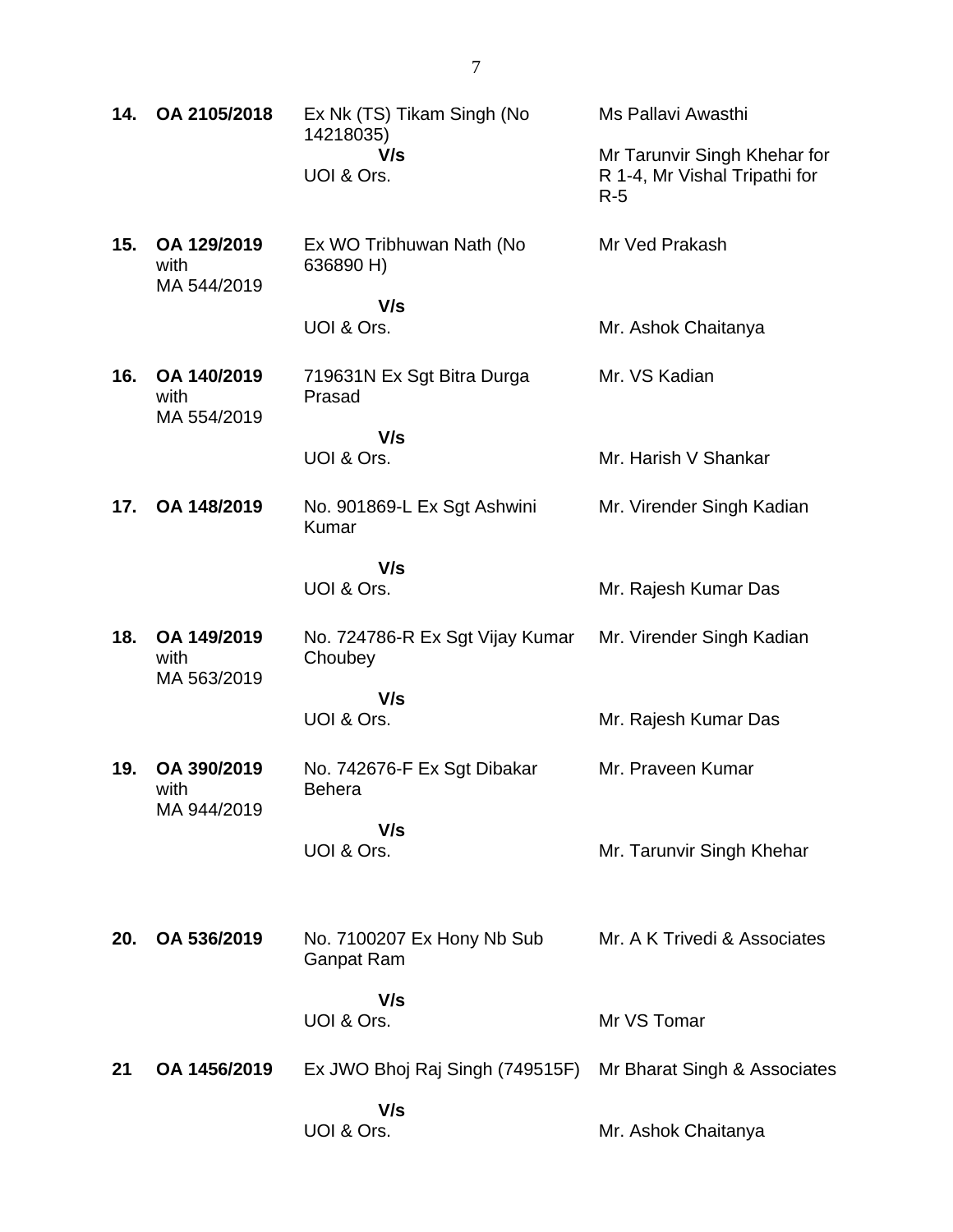|             | <b>For Execution</b>                                |                                                                                  |                                     |  |  |
|-------------|-----------------------------------------------------|----------------------------------------------------------------------------------|-------------------------------------|--|--|
| 22.         | MA 1459/2019<br>$\mathsf{I}$<br>OA 1201/2017        | Ex L/Nk Kuldeep Singh Tomar (No<br>2999681 W)                                    | Mr SM Dalal                         |  |  |
|             |                                                     | V/s<br>UOI & Ors                                                                 | Mr. K K Tyagi                       |  |  |
| <b>WITH</b> |                                                     |                                                                                  |                                     |  |  |
| 23.         | MA 62/2020 &<br>MA 63/2020<br><i>in</i>             | Ex L/Nk Kuldeep Singh Tomar<br>V/s                                               | Mr. S M Dalal                       |  |  |
|             | OA 1201/2017                                        | UOI & Ors                                                                        | Mr KK Tyagi                         |  |  |
| 24.         | MA 2095/2019<br>$\mathsf{I}$                        | Ex Chera Somnath Sahu (181040-<br>F)                                             | Mr Ved Prakash                      |  |  |
|             | OA 753/2018                                         | V/s<br><b>UOI &amp; Ors</b>                                                      | <b>Mr Arvind Patel</b>              |  |  |
| 25.         | MA 2504/2019<br>ın                                  | Maj Pankaj Kulshrestha (Retd) (IC- Ms Sangeeta Tomar<br>48138M)                  |                                     |  |  |
|             | OA 710/2019                                         | V/s<br><b>UOI &amp; Ors</b>                                                      | Ms Barkha Babbar                    |  |  |
|             | <b>Miscellaneous</b>                                |                                                                                  |                                     |  |  |
| 26.         | MA 399/2018 &<br>MA 1577/2019<br><i>in</i>          | IC-25310W Lt Col Gurinderjit Singh Mr. Indra Sen Singh/Abhishek<br>Grewal (Retd) | Singh                               |  |  |
|             | OA 309/2015                                         | V/s<br>UOI & Ors                                                                 | Mr Prabodh Kumar                    |  |  |
| <b>WITH</b> |                                                     |                                                                                  |                                     |  |  |
| 27.         | MA 1576/2019<br>$\mathsf{I}$                        | IC-25310W Lt Col Gurinderjit Singh Mr. Indra Sen Singh<br>Grewal (Retd)          |                                     |  |  |
|             | OA 309/2015                                         | V/s<br>UOI & Ors.                                                                | Mr. Prabodh Kumar                   |  |  |
| 28.         | RA 20/2019<br><i>in</i><br>OA (Appeal)<br>1770/2018 | Ex Sep / Dvr (MT) Paltu Maity (No<br>14665261 P)                                 | Mr T Parshad & Ms Sangeeta<br>Tomar |  |  |
|             |                                                     | V/s<br>UOI & Ors                                                                 | Mr. Rajesh Kumar Das                |  |  |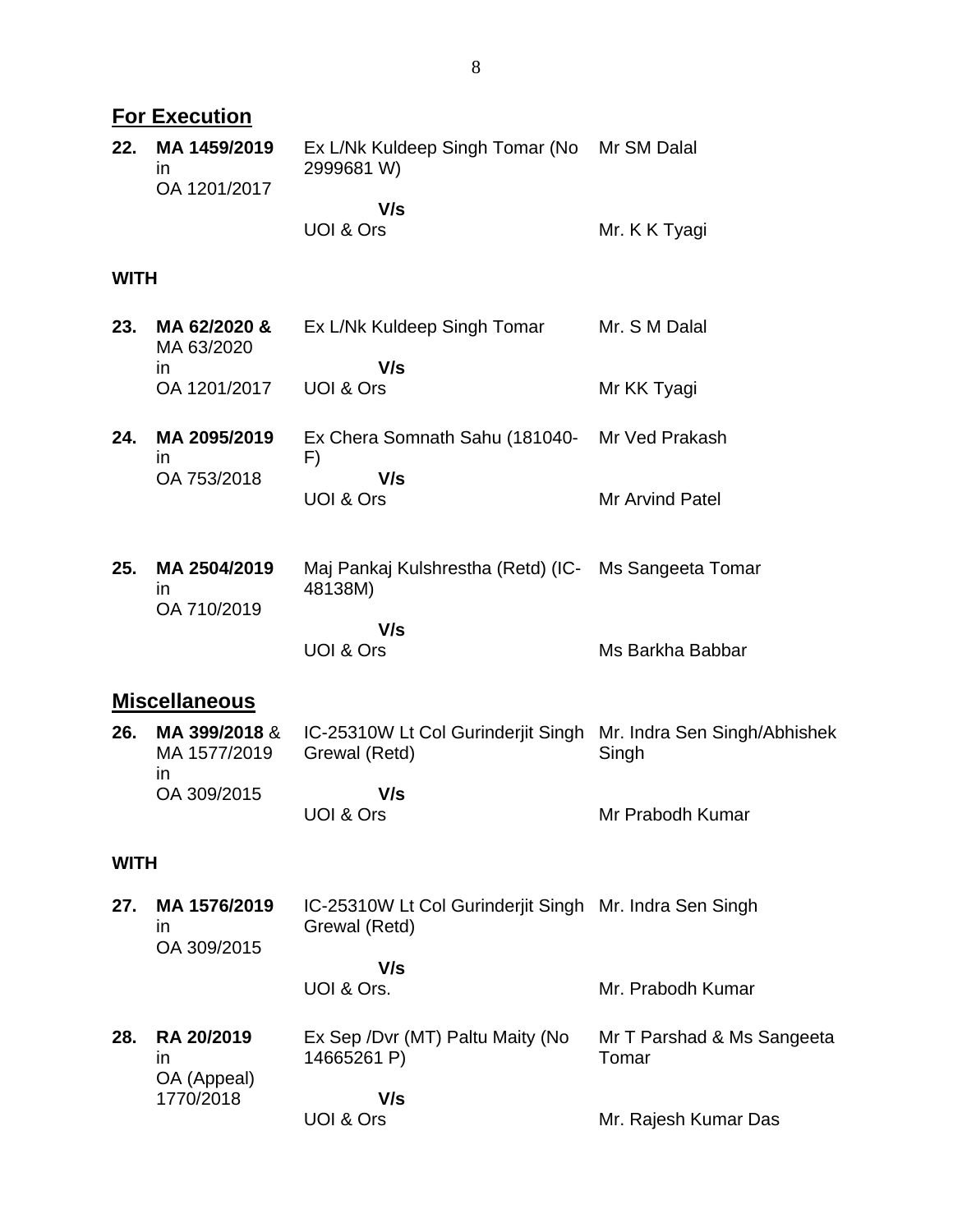## **WITH**

| 29. | MA 1665/2019<br><i>in</i><br>OA (Appeal)<br>1770/2018 | Ex Sep/Dvr (MT) Paltu Maity<br>$(14665261-P)$ | Mr. T Prashad and Ms.<br>Sangeeta Tomar   |
|-----|-------------------------------------------------------|-----------------------------------------------|-------------------------------------------|
|     |                                                       | V/s<br>UOI & Ors.                             | Mr. Rajesh Kumar Das                      |
|     | <b>Pleadings complete</b>                             |                                               |                                           |
| 30. | OA 132/2016                                           | Smt Sumitra Devi @ Geeta Devi                 | Mr. A K Trivedi                           |
|     |                                                       | V/s<br>UOI & Ors.                             | Mr Shyam Narayan                          |
| 31. | OA 396/2016                                           | Ex Dfr Dalel Singh Bazard                     | Mr.V S Kadian                             |
|     |                                                       | V/s<br>UOI & Ors.                             | Mr V Pattabhi Ram                         |
| 32. | OA 1324/2016<br>with<br>MA 1000/2016                  | <b>Balwan Singh</b>                           | Applicant in Person                       |
|     |                                                       | V/s<br>UOI & Ors.                             | Prabodh Kumar                             |
| 33. | OA 1170/2017<br>with<br>MA 867/2017                   | Wg Cdr Surjit Singh (Retd.)                   | Mr. Ajai Bhalla                           |
|     |                                                       | V/s<br>UOI & Ors.                             | Mr SP Sharma                              |
| 34. | OA 1228/2017<br>with<br>MA 1590/2019                  | Lt Cdr Bal Chandra Pandey & Ors.              | Mr. Anil Srivastava &<br>Associates       |
|     |                                                       | V/s<br>UOI & Ors.                             | Mr Anil Gautam                            |
| 35. | OA (Appeal)<br>938/2019                               | Cdr Amrit Pal Singh (42197A)                  | Mr. Sukhjinder Singh                      |
|     |                                                       | V/s<br>UOI & Ors.                             | Mr Anil Gautam                            |
| 36. | OA 1627/2019                                          | IC-56153W Lt Col Amit Sharma                  | Mr. S S Pandey & Associates               |
|     |                                                       | V/s<br>UOI & Ors.                             | Mr. Karan Singh Bhati, Sr.<br><b>CGSC</b> |